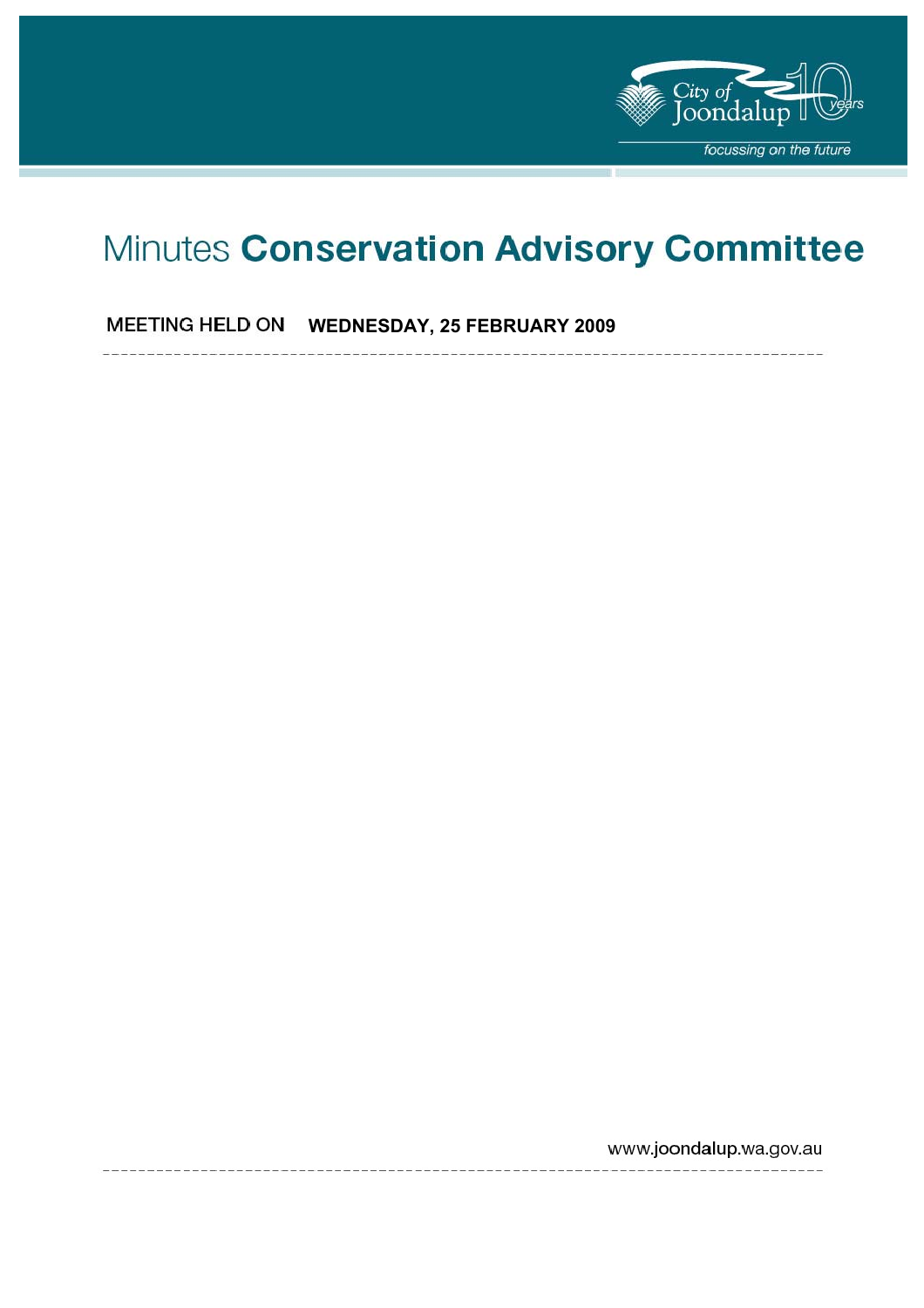# **CITY OF JOONDALUP**

#### **MINUTES OF THE CONSERVATION ADVISORY COMMITTEE MEETING HELD IN CONFERENCE ROOM 2, JOONDALUP CIVIC CENTRE, BOAS AVENUE, JOONDALUP ON WEDNESDAY, 25 FEBRUARY 2009.**

#### **ATTENDANCE**

#### **Committee Members:**

Cr Mike Norman Presiding Person Cr Marie Macdonald

Mr John Chester **Community Representative** Mrs Marilyn Zakrevsky Community Representative Ms Suzi Greenway Community Representative *from 1807 hrs* Mr Barry Fitzsimmons Community Representative Dr Marjorie Apthorpe Community Representative Mr Steve Magyar Community Representative Mr Gary Tate **Community Representative** Mr Tim Argus Community Representative *from 1830 hrs*

#### **Officers:**

Mr Martyn Glover Director, Infrastructure Services Ms Jane Pritchard Manager, Infrastructure Services Mr Keith Armstrong Conservation Officer Mrs Jill Hewison **Administrative Secretary** 

#### **DECLARATION OF OPENING**

The Presiding Person declared the meeting open at 1805 hrs.

#### **APOLOGIES/LEAVE OF ABSENCE**

**Apologies** 

Cr Sue Hart Cr Fiona Diaz Ms Dorothy Lullfitz Ms Phyllis Robertson

*Ms Greenway entered the Room, the time being 1807 hrs.*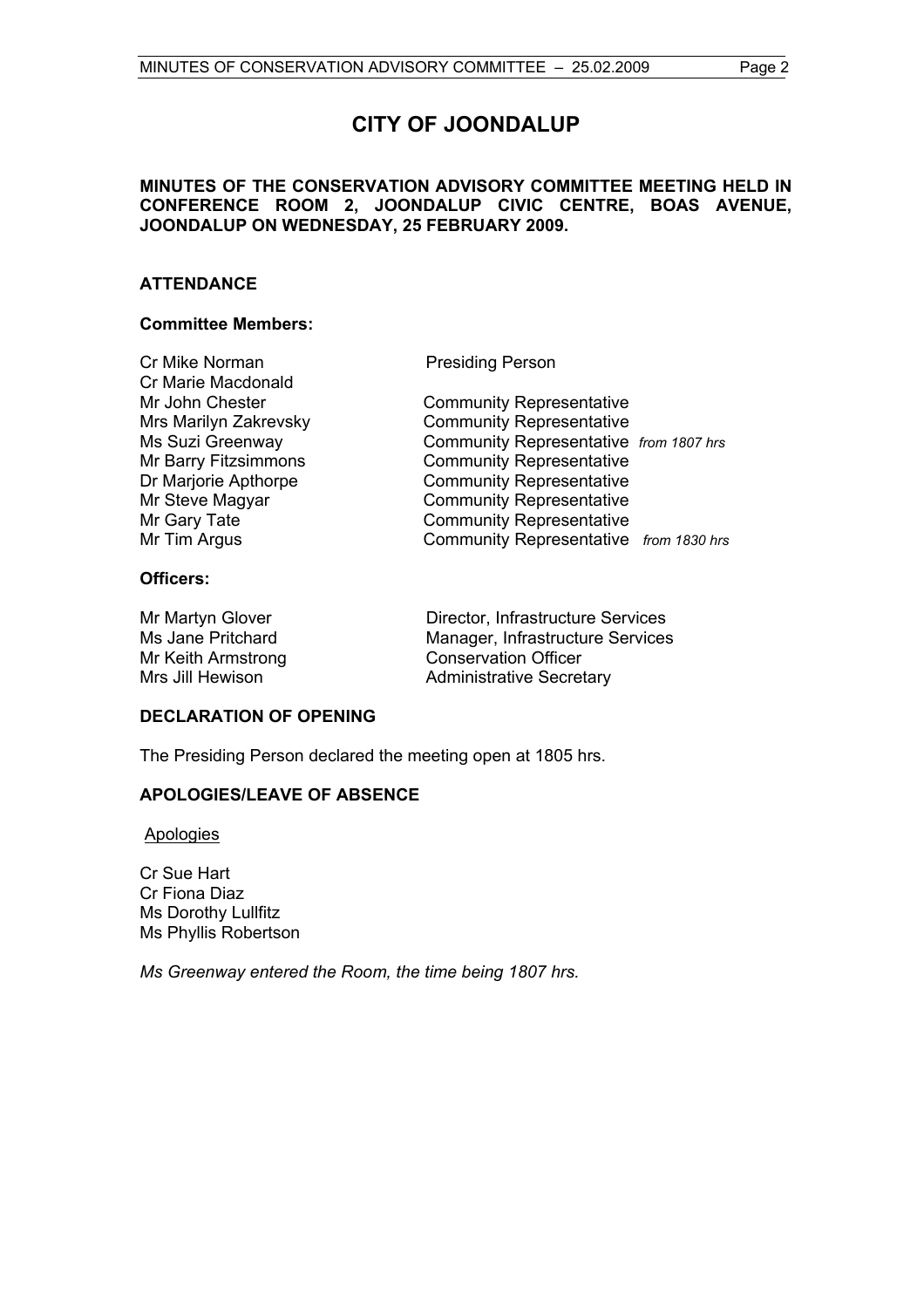#### **CONFIRMATION OF MINUTES**

#### MINUTES OF THE CONSERVATION ADVISORY COMMITTEE MEETING HELD ON 29 OCTOBER 2008

**MOVED Mr Fitzsimmons SECONDED Mr Magyar that the minutes of the meeting of the Conservation Advisory Committee held on 29 October 2008 be confirmed as a true and correct record.** 

#### The Motion was Put and **CARRIED** (9/0)

**In favour of the motion:** Crs Norman, Macdonald, Mr Chester, Mrs Zakrevsky, Ms Greenway, Mr Fitzsimmons, Dr Apthorpe, Mr Magyar and Mr Tate

#### **ANNOUNCEMENTS BY THE PRESIDING PERSON WITHOUT DISCUSSION**

The Presiding Person advised that Council has approved his attendance at the ICLEI World Congress and North American Study Tour to be held in Canada in June 2009 with a follow up tour of a number of sites in the USA. The Presiding Person advised that he will prepare a presentation for the Conservation Advisory and Sustainability Advisory Committees on his return.

The Presiding Person introduced and welcomed Jane Pritchard, who has joined the City of Joondalup in the role of Manager, Infrastructure Services.

The Presiding Person provided an update on discussions held previously with regard to engaging schools under the community service program and with regard to insurance arrangements for Friends Groups and advised that a report will be presented to the March 2009 Council Meeting and a further update will be provided at the next meeting of the Conservation Advisory Committee.

#### **DECLARATIONS OF INTEREST**

Nil.

#### **IDENTIFICATION OF MATTERS FOR WHICH THE MEETING MAY SIT BEHIND CLOSED DOORS**

Nil.

#### **PETITIONS AND DEPUTATIONS**

Nil.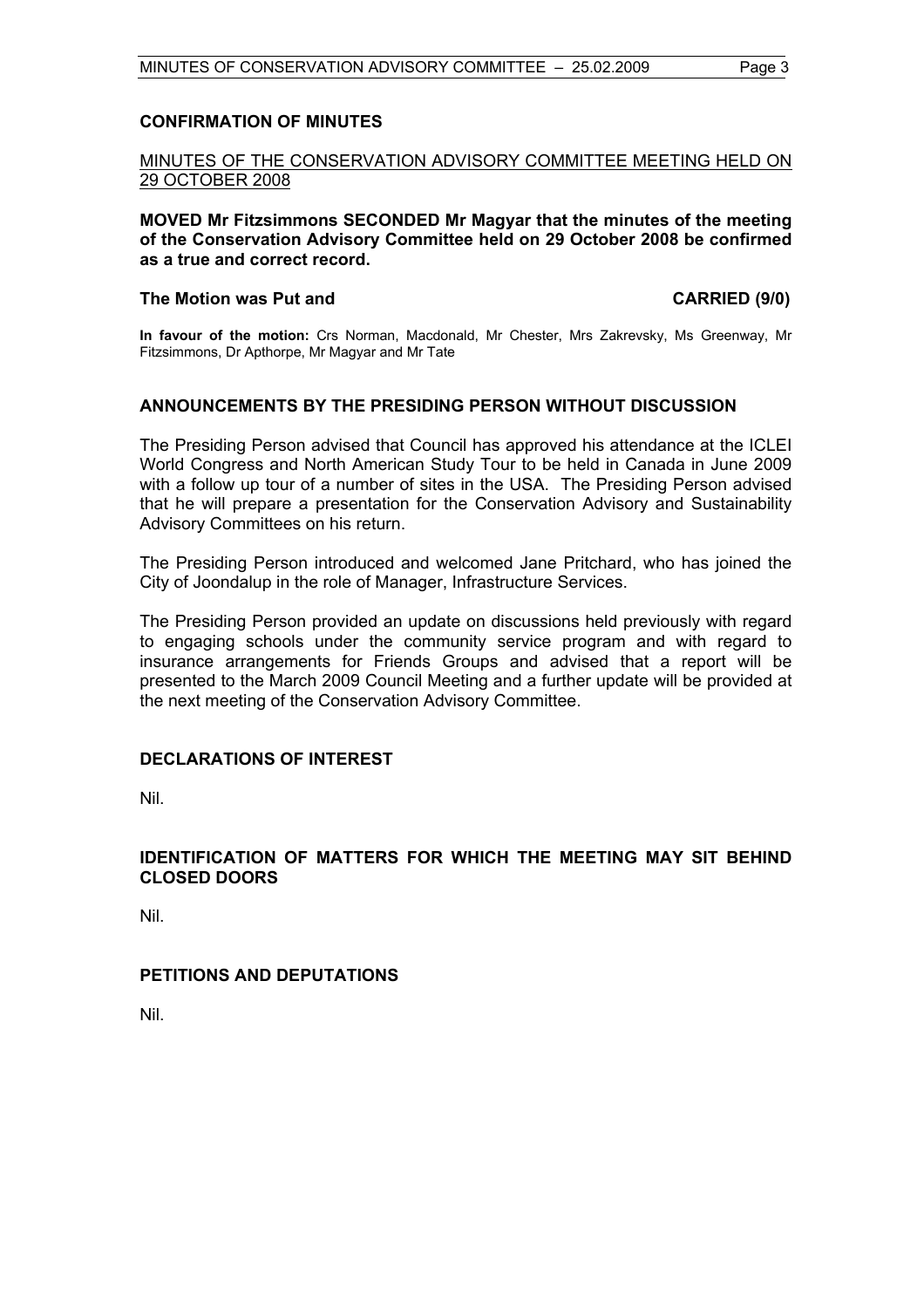#### **REPORTS**

## **ITEM 1 CONSERVATION ADVISORY COMMITTEE (CAC) WORK PLAN 2009-2010**

**WARD:** All

**RESPONSIBLE** Mr Martyn Glover **DIRECTOR:** Infrastructure Services

#### **PURPOSE**

To provide information for the Conservation Advisory Committee (CAC) to consider upon compilation of the Committee's Work Plan.

#### **EXECUTIVE SUMMARY**

This report recommends a number of projects and initiatives for consideration by the CAC. This report will form the basis of the CAC's Work Plan for the 2009-2010 financial year.

The proposed projects and initiatives all form part of the City's biodiversity planning structure and the CAC's input into them would underpin its Terms of Reference.

*It is recommended that the Conservation Advisory Committee ENDORSES the proposed Conservation Advisory Committee Work Plan for the 2009-2010 financial year.* 

#### **BACKGROUND**

The CAC is a Council Committee that meets on a bi-monthly basis. The CAC comprises of elected members, representatives from local Bushland Friends Groups and community members with specialist knowledge and local biodiversity.

The CAC's objectives as outlined in its Terms of Reference are as follows:-

- Make recommendations to Council for the conservation of the City's natural biodiversity.
- Provide strategic input and technical advice on issues relating to the conservation and management of the City's natural biodiversity.
- Promote partnerships between Council and the community to protect the City's natural biodiversity as contained within its various natural areas (bushland, wetlands and coastal environment).

The CAC in association with the City produced a CAC Strategic Plan (2005-2008) outlining work and projects for the CAC to achieve (Attachment 1). Many of the goals set within the plan have been completed as follows: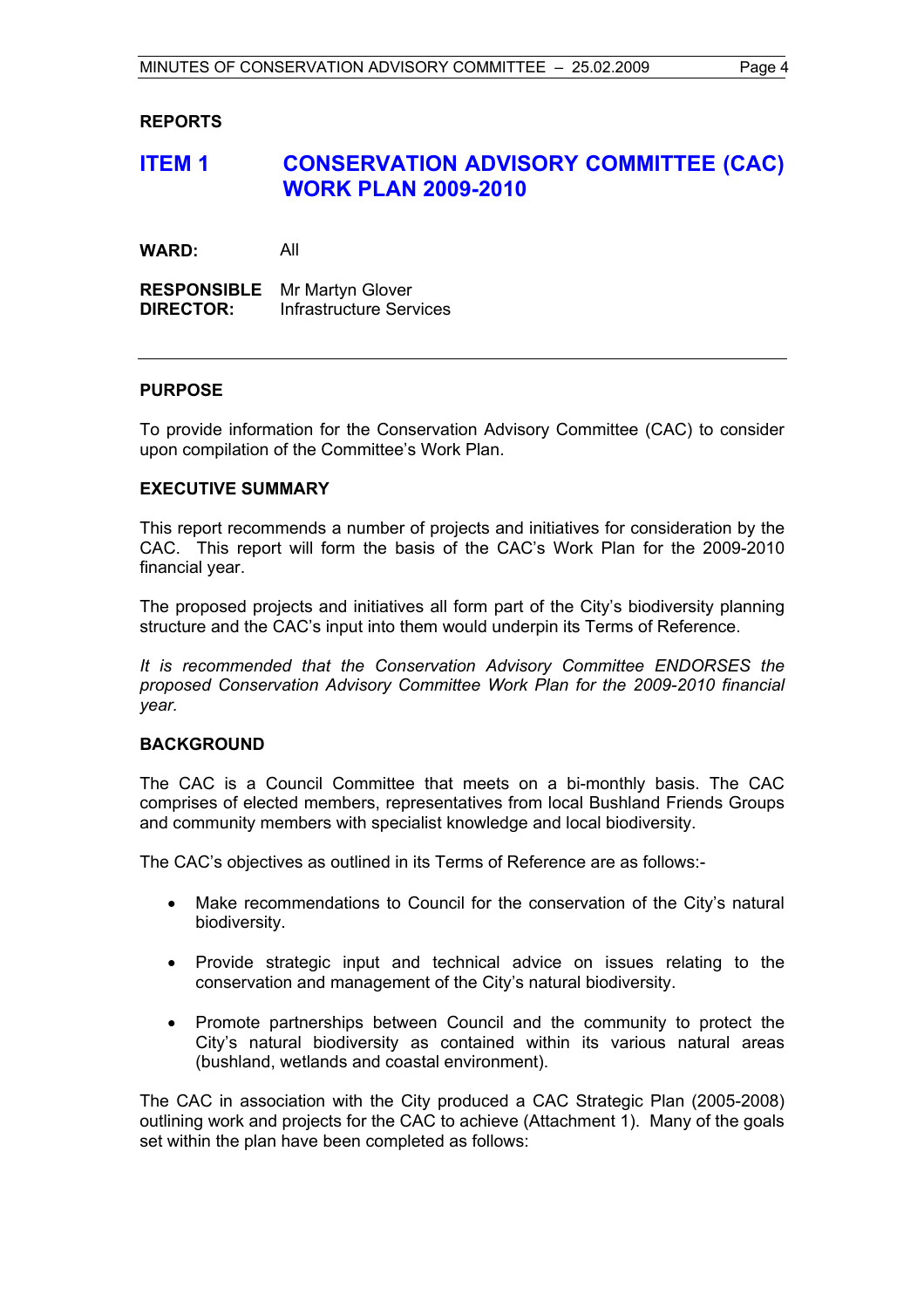- Natural areas to be protected under the City's District Planning Scheme.
- The formation of a Natural Areas Maintenance Team.
- Undertake an assessment of the City's natural areas and formalise a priority management ranking.
- Work with institutions teaching land care subjects.
- Develop key performance indicators for bushland maintenance.
- Become involved with school walks, talks and bush care projects.

The CAC Strategic Plan 2005-2008 was intended by the CAC to be a work plan for the CAC.

At the Council meeting held on 19 July 2005 the following resolution was carried (Report CJ146-07/05 refers):

"That Council NOTES:

3 that the Conservation Advisory Committee Structure Plan attached to the minutes is for the Committee purposes only at this stage."

This report aims to explore existing initiatives and projects for input from the CAC for the 2009/2010 financial year. Examples of these initiatives can be found in the City's Strategic Plans, such as the Environmental Plan 2007-2011 and the Biodiversity Action Plan 2009-2019 (copies available under separate cover). In addition, initiatives that were not completed from the CAC Strategic plan 2005-2008 will also be considered.

#### **The following chart illustrates the City's Strategic Framework for Biodiversity Action Planning:**

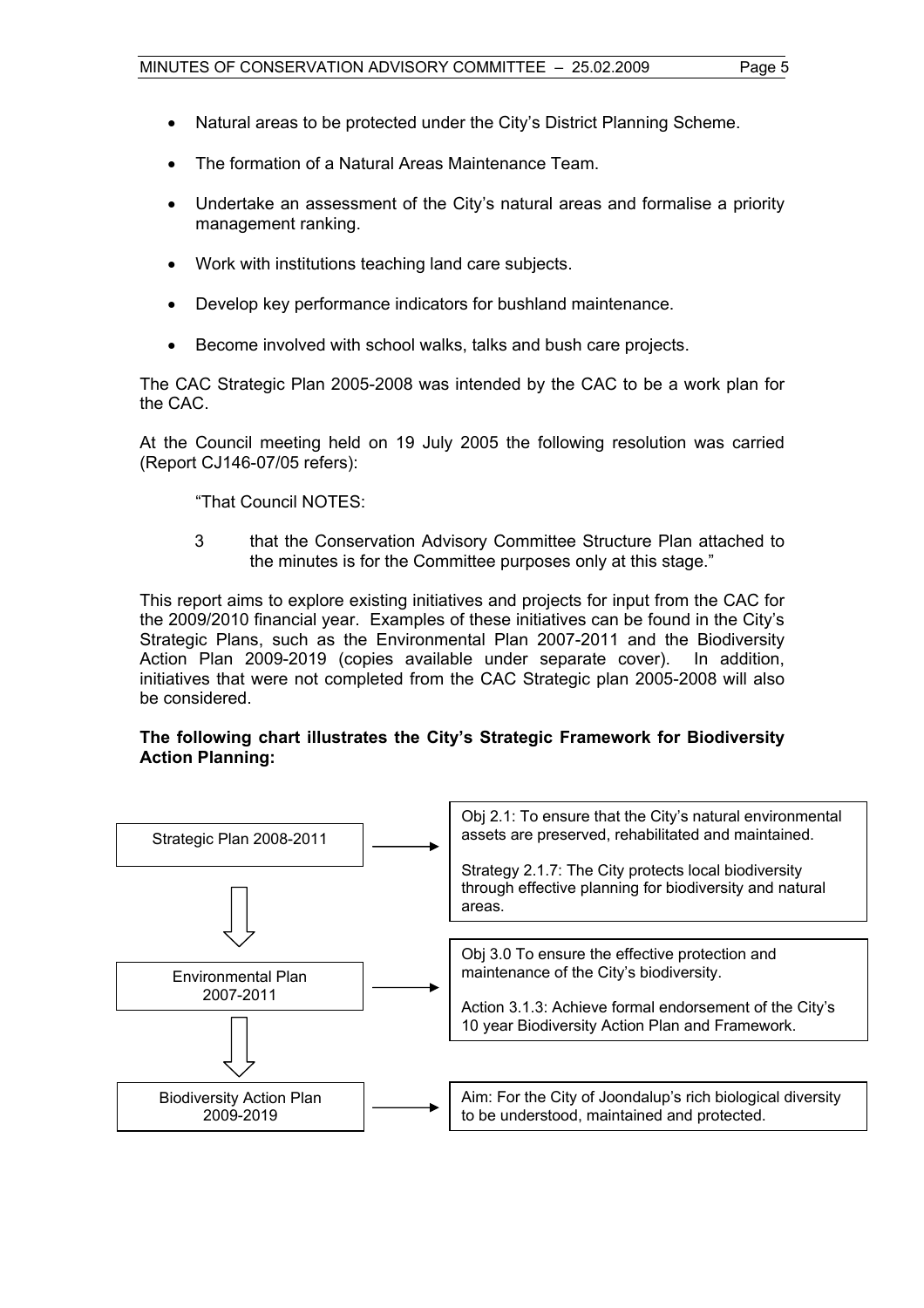#### **DETAILS**

The City's biodiversity Action Plan 2009-2019 and Environmental Plan 2007-2011 have been developed to provide direction for the City's biodiversity management activities for the next ten years. In developing this plan, the City has identified six key focus areas for biodiversity management, as follows:

- Planning and Development
- Catchment Management
- Reserve Management
- Corridors and Connectivity
- Community Education and Awareness; and
- Community Engagement and partnerships

The Biodiversity Action Plan 2009-2019, in tandem with the City's Environmental Plan 2007-2011, will act as a road map for the City's biodiversity planning, management and operational activities. It is considered appropriate that planning for the CAC's future activities will also be based on the Biodiversity Action Plan and Environmental Plan, as well as initiatives from the CAC Strategic Plan 2005-2008.

Below is a summary of projects and initiatives that are contained within the Biodiversity Action Plan, Environment Plan and the CAC Strategic Plan that would form the basis for discussion at the February 2009 CAC Meeting. It is envisaged that the outcome of the meeting will serve to advise Council on the initiatives the Committee can assist with in 2009-2010.

#### **Conservation Advisory Committee Strategic Plan 2005-2008**

- **Provide materials that can be used in displays and brochures to promote the natural environment of the City (this would include CAC current Iconic Biodiversity Species DVD)**
- **Showcase the City's environment and natural areas on the City's website.**
- Consider the development of Environmental Excellence Awards for business and community achievements.

#### **Biodiversity Action Plan 2009-2019**

- Action No 1.18: Investigate and recommend on how a moratorium to cease the planting of invasive weed species could be introduced.
- **Action 1.21: Investigate methodologies for valuing natural assets and create and maintain a Natural Assets Register that records the value and extent of the City's natural assets.**
- **Action 2.12 Develop a program of planting sumps with nutrient stripping plants to ensure nutrients are removed before they enter the groundwater.**
- Action 3.8 Review the Perth Biodiversity Survey (2004) and list priorities and new biodiversity areas with the intent of adding further to the 32 sites that the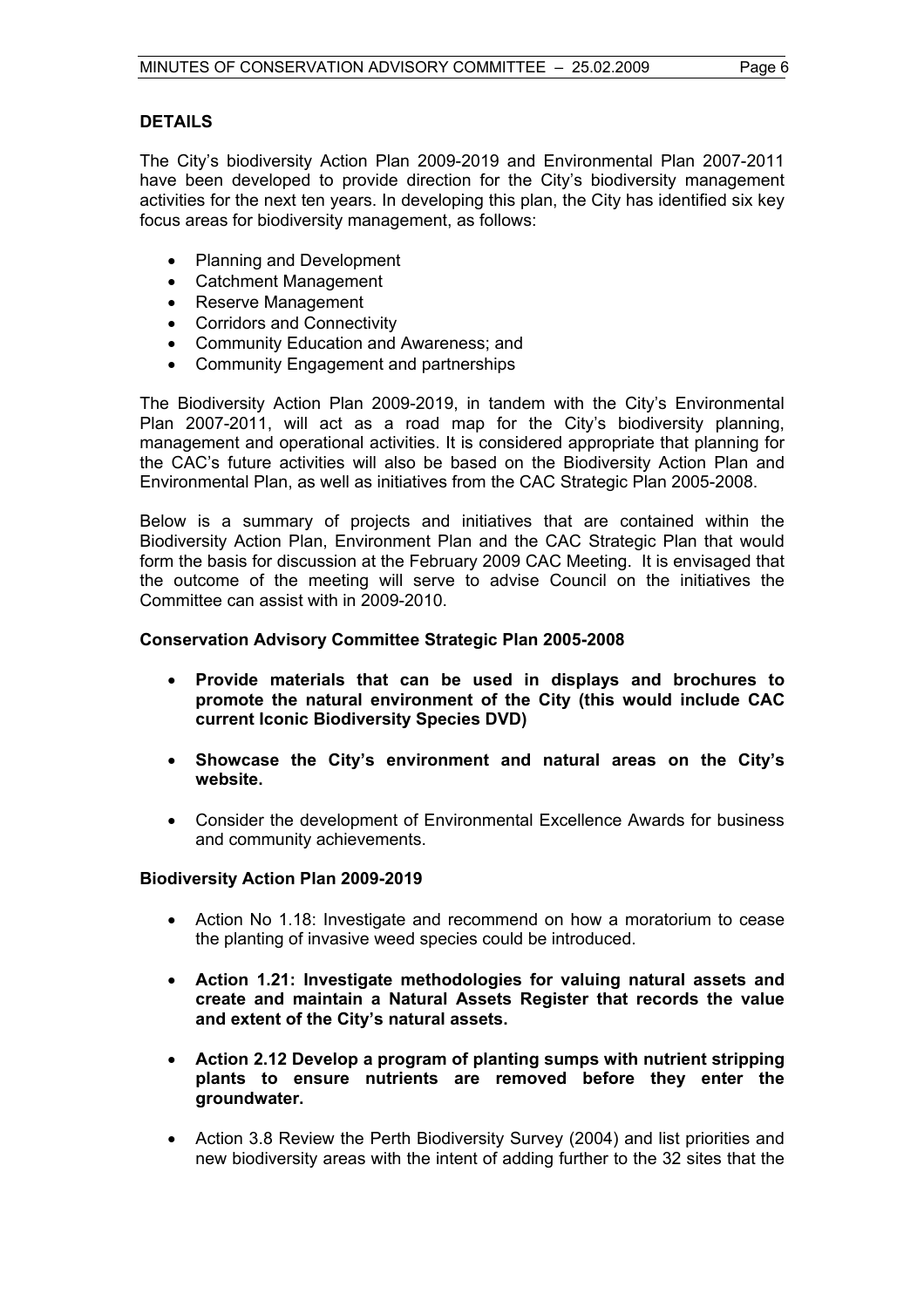City already has listed under schedule 5 of the City's District Planning Scheme 2.

- **Action 3.12 Develop Individual Reserve Management Plans for each natural area, (including fire management strategies, significant tree register etc) and link budgets to management plans.**
- Action 3.17 Control access to natural areas to reduce the level of humaninstigated biodiversity destruction (eg: fencing; paths; boardwalks etc).
- **Action 5.1 Install interpretive signs describing and illustrating indigenous plants, animals and habitats in selected City reserves where there is identified community involvement.**
- **Action 5.8 Develop a project to erect education signs along the coastal foreshore reserves to improve the community's understanding of coastal biodiversity.**
- Action 5.16 Conduct frequent community walks within the City of Joondalup to educate residents about local natural areas and to highlight the biodiversity in their local community.

#### **Environment Plan 2007-2011**

• Review and evaluate the City's Coastal Foreshore Management Plan in line with State Coastal Planning Policies.

It is considered that the bolded actions (also refer attachment 2) would be an appropriate level of work and achievement to be completed in the 2009-2010 financial year.

#### **Issues and options considered:**

Not Applicable.

#### **Link to Strategic Plan:**

- 1.2 Objective: To engage proactively with the community and other relevant organisations in the preservation of the City's natural environmental assets.
- 5.2 Objective: To facilitate healthy lifestyles within the community.
- 5.2.1 The City provides high quality recreation facilities and programs.

#### **Legislation – Statutory Provisions:**

Not Applicable.

#### **Financial/Budget Implications:**

Not Applicable.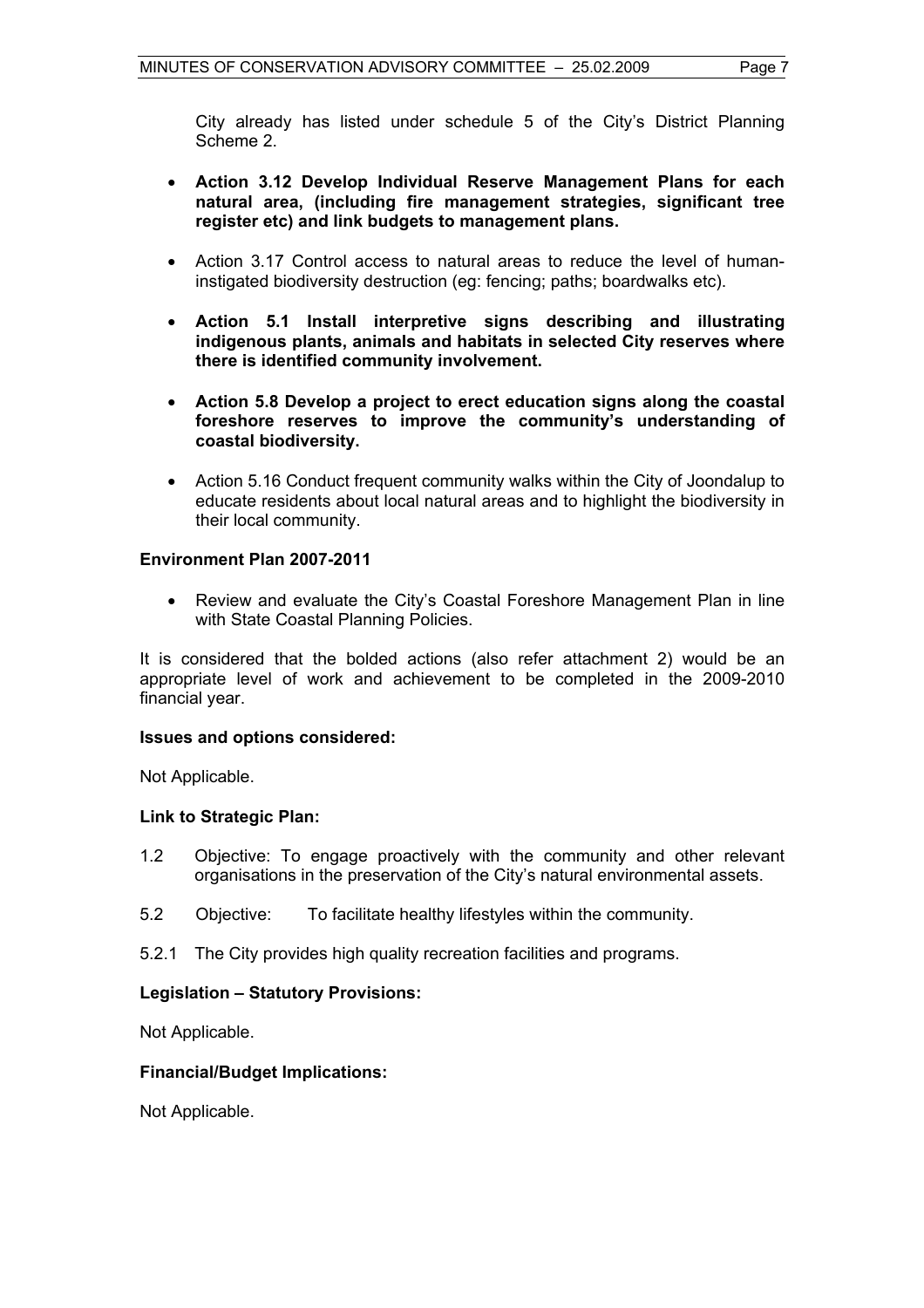#### **Sustainability implications:**

The projects and initiatives listed for the CAC's consideration within this document are all closely linked to the conservation of the City's natural heritage. In turn this will affect the quality of the City's parks and natural open spaces. The City is regionally recognised as having quality beaches and bushland areas which act as a social hub and attract visitors from outside the City. This has a positive economic benefit for small service businesses that operate in the City.

#### **Consultation:**

The CAC consists of representatives of Friends' Groups operating in the City. A range of topics relating to the management of the City's natural areas are discussed at this forum. The CAC also acts as an efficient mechanism for the City to consult with the community on environmental and biodiversity issues.

#### **COMMENT**

The CAC has been advising Council on issues relating to biodiversity for 12 years. Members have a large breadth of knowledge relating to natural sciences, local government practices, local plant species and horticulture.

The proposed CAC Work Plan 2009-2010 will ensure that appropriate progress is made on the numerous natural area and conservation projects required in the City.

#### **ATTACHMENTS**

Attachment 1 Conservation Advisory Committee Strategic Plan 2005-2008

Attachment 2 Proposed CAC Work Plan 2009-2010

#### **VOTING REQUIREMENTS**

Simple Majority.

The Director, Infrastructure Services gave an overview of the report.

Discussion ensued.

*Mr Argus entered the Room, the time being 1830 hrs.* 

#### **OFFICER'S RECOMMENDATION**

That the Conservation Advisory Committee AGREES with the proposed CAC Work Plan for the 2009-2010 financial year forming Attachment 2 to this Report and SEEKS endorsement of the Plan by Council.

#### **MOVED Mr Fitzsimmons SECONDED Dr Apthorpe that the Conservation Advisory Committee:**

**1 AGREES with the proposed CAC Work Plan for the 2009-2010 financial year forming Attachment 2 to this Report and SEEKS endorsement of the Plan by Council;**